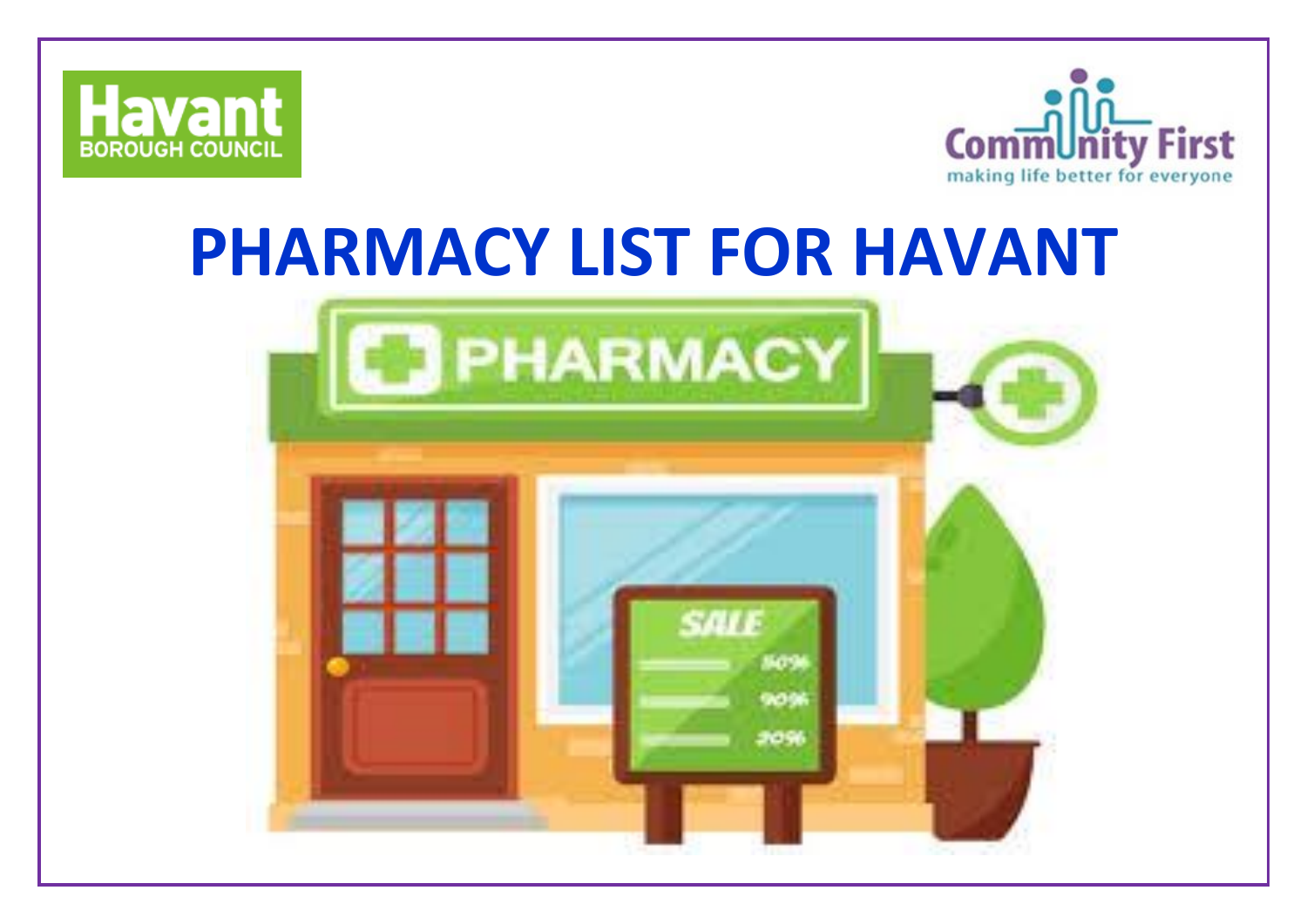# **Havant**

#### **Havant Pharmacies**



| <b>Pharmacy</b>                     | <b>Address</b>                                  |               | <b>Post code</b> | <b>Telephone</b> | <b>Deliveries</b><br><b>Available</b> | <b>Cost &amp; Details</b>                                                              | <b>NHS Email</b>                                            |
|-------------------------------------|-------------------------------------------------|---------------|------------------|------------------|---------------------------------------|----------------------------------------------------------------------------------------|-------------------------------------------------------------|
| Asda<br>Pharmacy                    | Asda Store<br><b>Portland Road</b>              | Waterlooville | <b>PO7 7XR</b>   | 02392 248610     | <b>No</b>                             |                                                                                        | nhspharmacy.waterlooville.asdaphar<br>macyflj47@nhs.net     |
| Asda<br>Pharmacy                    | Asda Store<br>Larchwood Ave<br>Bedhampton       | Havant        | <b>PO9 3QW</b>   | 02392 445810     | No                                    |                                                                                        | nhspharmacy.havant.asdapharmacyfn<br>m66@nhs.net            |
| <b>Boots</b><br>Pharmacy            | 292-294 London<br>Road                          | Waterlooville | <b>PO7 7DS</b>   | 02392 262270     | Yes                                   | £55 per year or £5<br>each delivery                                                    | nhspharmacy.waterlooville.bootsfdv3<br>3@nhs.net            |
| <b>Boots</b><br>Pharmacy            | 17 Park Parade<br>Leigh Park                    | Havant        | <b>PO9 5AA</b>   | 02392 475622     | Yes                                   | £55 per year or £5<br>each delivery                                                    | nhspharmacy.leighparkhavant.bootsfj<br>a00@nhs.net          |
| <b>Boots The</b><br>Chemists        | <b>Bosmere Medical</b><br>Centre<br>Solent Road | Havant        | <b>PO9 1DQ</b>   | 02392 481721     | Yes                                   | £55 per year or £5<br>each delivery                                                    | nhspharmacy.bosmerehavant.bootsff<br>r00@nhs.net            |
| <b>Boots The</b><br>Chemists        | 22-24 West Street                               | Havant        | <b>PO9 1PG</b>   | 02392 471071     | Yes                                   | £55 per year or £5<br>each delivery                                                    | nhspharmacy.havant.bootsfnd65@nh<br>s.net                   |
| <b>Brook</b><br>Pharmacy            | 8 Westbrook Centre<br>Grassmere Way             | Cowplain      | <b>PO7 8SE</b>   | 02392 263015     | Housebound or<br>shielding only       | No charge                                                                              | nhspharmacy.cowplain.brookpharma<br>cyfej13@nhs.net         |
| Cowplain<br>Pharmacy                | 26-30 London Road<br>Cowplain                   | Waterlooville | <b>PO8 8DL</b>   | 02392 255777     | Yes                                   | No charge delivery is<br>only 2 days a week                                            | nhspharmacy.waterloovi.cowplainpfd<br>183@nhs.net           |
| <b>Davies</b><br>Pharmacy<br>Havant | 12 West Street                                  | Havant        | <b>PO9 1PF</b>   | 02392 483146     | Existing<br>customers only            | Volunteer driver<br>delivers urgent<br>prescriptions 2/3<br>times a week. No<br>charge | nhspharmacy.havant.daviespharmacy<br>havantfcd94@nhs.net    |
| <b>Davies</b><br>Pharmacy           | 35 Park Parade<br>Leigh Park                    | Havant        | <b>PO9 5AA</b>   | 02392 475577     | Existing<br>customers only            | Volunteer driver<br>delivers urgent<br>prescriptions 2/3<br>times a week. No<br>charge | nhspharmacy.leighpark.daviespharma<br>cyleighpfva11@nhs.net |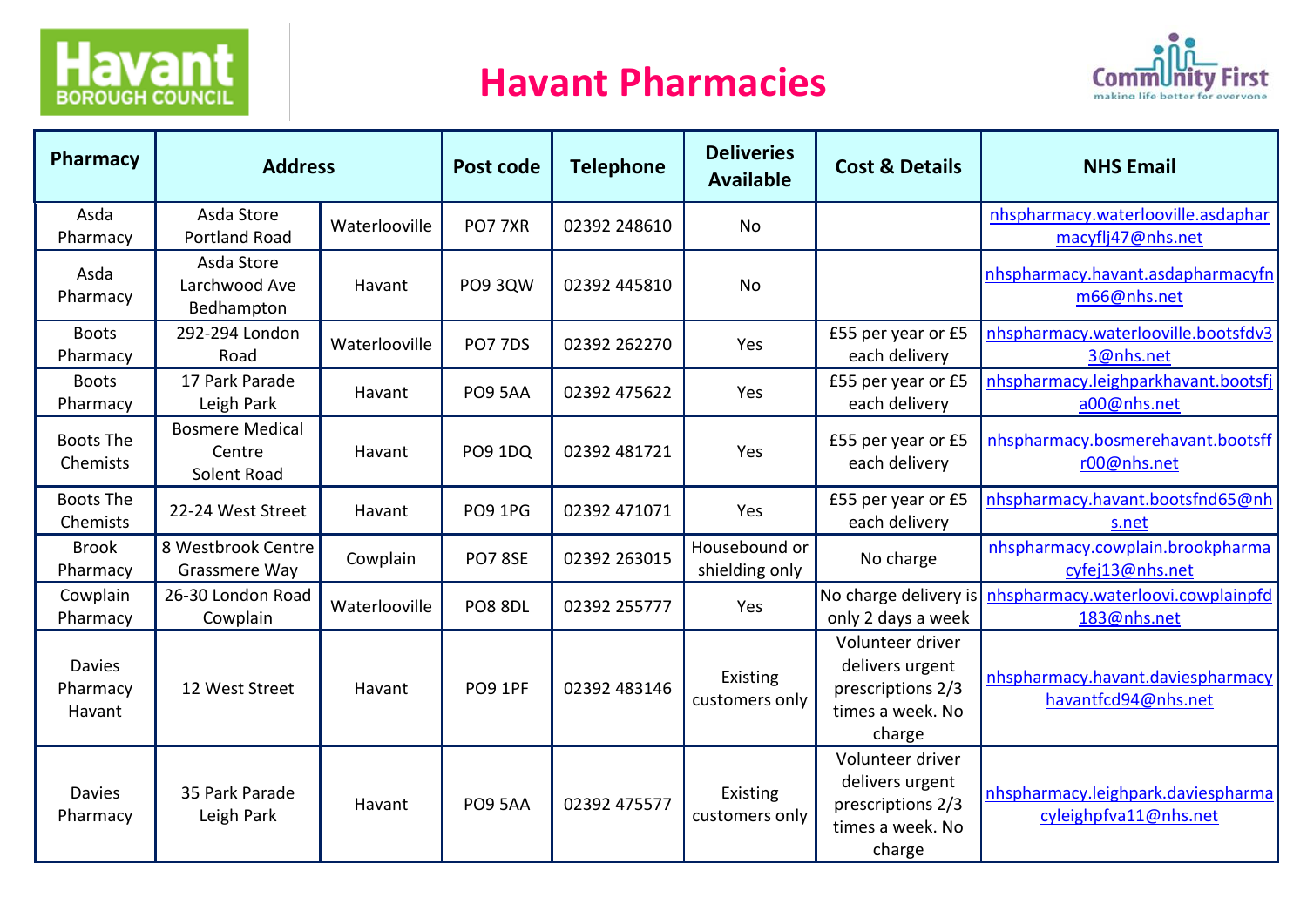

#### **Havant Pharmacies**



| Pharmacy              | <b>Address</b>                                             |                | Post code       | <b>Telephone</b> | <b>Deliveries</b><br><b>Available</b> | <b>Cost &amp; Details</b>                             | <b>NHS Email</b>                                            |
|-----------------------|------------------------------------------------------------|----------------|-----------------|------------------|---------------------------------------|-------------------------------------------------------|-------------------------------------------------------------|
| Day Lewis<br>Pharmacy | 49 London Road                                             | Waterlooville  | PO7 7EX         | 02392 256124     | Housebound or<br>shielding only       | No charge                                             | nhspharmacy.waterlooville.daylewisfx<br>x17@nhs.net         |
| Greywell<br>Pharmacy  | 46 Greywell Road<br>Leigh Park                             | Leigh Park     | PO9 5AL         | 02392 471781     | Yes                                   | Local area only - no<br>charge                        | nhspharmacy.havant.greywellpharma<br>cyfa810@nhs.net        |
| Hobbs<br>Pharmacy     | 22 Mengham Road                                            | Hayling Island | <b>PO11 9BH</b> | 02392 463493     | Yes                                   | £3 per delivery                                       | nhspharmacy.haylingisland.hobbspha<br>rmacyfkg64@nhs.net    |
| Lloyds<br>Pharmacy    | 2/3/4a Central<br><b>Buildings</b><br><b>West Street</b>   | Emsworth       | <b>PO10 7DU</b> | 01243 372112     | Yes                                   | £30 for 6 months                                      | nhspharmacy.emsworth.lloydspharm<br>acyfpp21@nhs.net        |
| Lloyds<br>Pharmacy    | 30 Station Road<br>Hayling Island                          | Hayling Island | <b>PO11 0EG</b> | 02392 463866     | Yes                                   | £30 for 6 months                                      | nhspharmacy.haylingisland.lloydsphar<br>macyfpc94@nhs.net   |
| Lloyds<br>Pharmacy    | 9-11 Mengham<br>Road<br>Hayling Island                     | Hayling Island | <b>PO11 9BG</b> | 02392 463646     | Yes                                   | £30 for 6 months                                      | nhspharmacy.menghamroad.lloydsph<br>armacyfe707@nhs.net     |
| Lloyds<br>Pharmacy    | 42 Elm Grove<br>Hayling Island                             | Hayling Island | <b>PO11 9EF</b> | 02392 463731     | Yes                                   | £30 for 6 months                                      | nhspharmacy.elmgrove.lloydspharma<br>cyfmy31@nhs.net        |
| Octapharm<br>Ltd      | <b>Havant Health</b><br>Centre<br><b>Civic Centre Road</b> | Havant         | <b>PO9 2AZ</b>  | 02392 450818     | Housebound or<br>shielding only       | No charge - delivery<br>of meds is on<br>Fridays only | nhspharmacy.havant.octapharmphar<br>macyfmr92@nhs.net       |
| Purbrook<br>Pharmacy  | 4 London Road<br>Purbrook                                  | Waterlooville  | <b>PO75U</b>    | 02392 263284     | Yes                                   | Local deliveries only,<br>no charge                   | nhspharmacy.waterlooville.purbrook<br>pharmacyfpk74@nhs.net |
| Rowlands<br>Pharmacy  | Portsdown Group<br>Practice<br>Crookhorn Lane              | Crookhorn      | PO75QH          | 02392 262185     | Housebound or<br>shielding only       | No charge                                             | nhspharmacy.purbrook.rowlandsphar<br>macyfga77@nhs.net      |
| Rowlands<br>Pharmacy  | 2 Lavender Road                                            | Waterlooville  | PO78NS          | 02392 230033     | Housebound or<br>shielding only       | No charge                                             | nhspharmacy.waterlooville.rowlandsp<br>harmacyfd818@nhs.net |
| Rowlands<br>Pharmacy  | 345 Milton Road<br>Cowplain                                | Cowplain       | PO88LH          | 02392 595287     | Housebound or<br>shielding only       | No charge                                             | nhspharmacy.cowplain.rowlandsphar<br>macyfpk41@nhs.net      |
| Rowlands<br>Pharmacy  | 149 Milton Road<br>Cowplain                                | Waterlooville  | PO88RE          | 02392251732      | Housebound or<br>shielding only       | No charge                                             | nhspharmacy.waterlooville.rowlandsp<br>harmacyfw851@nhs.net |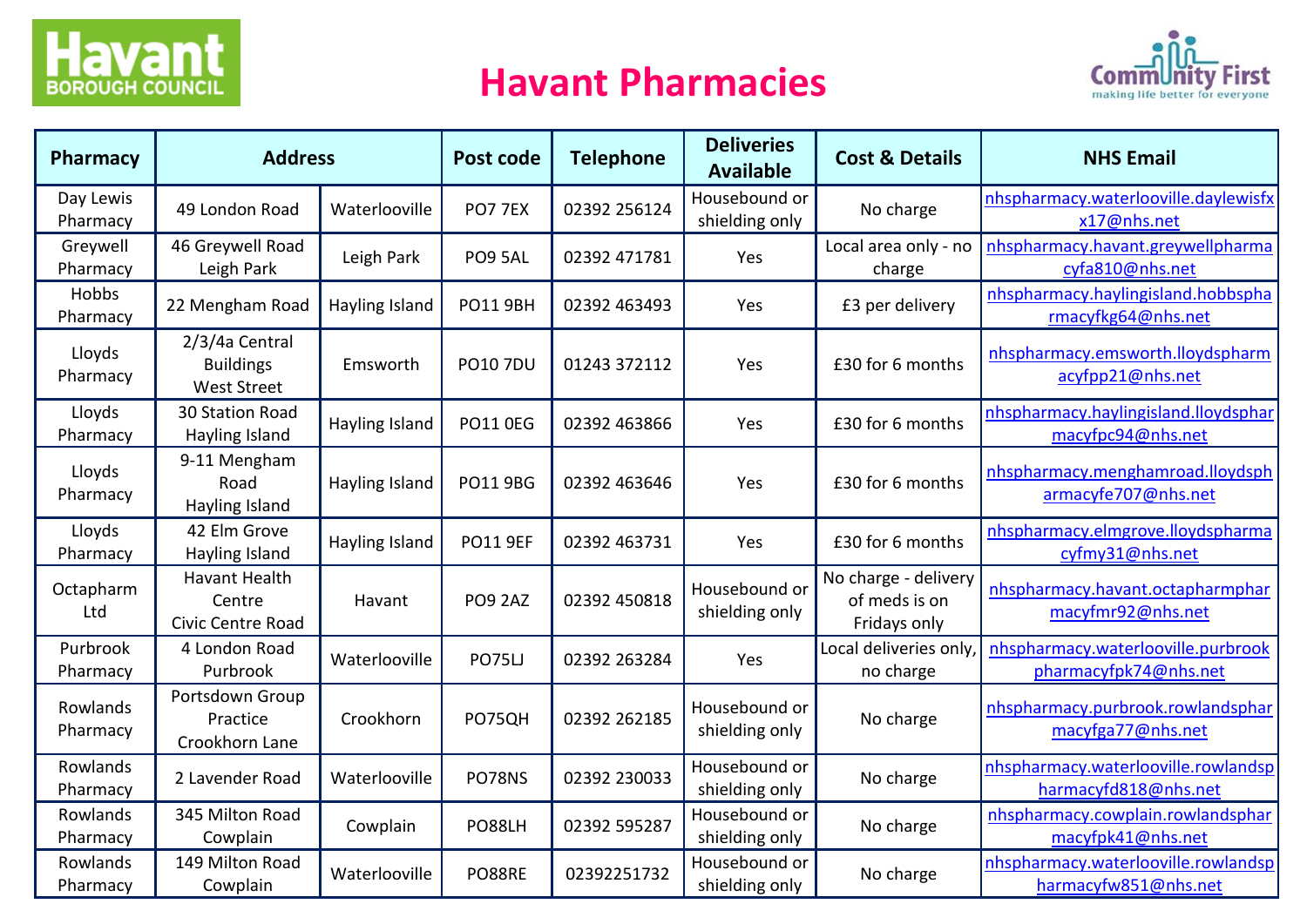

#### **Havant Pharmacies**



| Pharmacy                   | <b>Address</b>                         |            | Post code      | <b>Telephone</b> | <b>Deliveries</b><br><b>Available</b>                | <b>Cost &amp; Details</b> | <b>NHS Email</b>                                                |
|----------------------------|----------------------------------------|------------|----------------|------------------|------------------------------------------------------|---------------------------|-----------------------------------------------------------------|
| Rowlands<br>Pharmacy       | 86 Bedhampton<br>Road                  | Bedhampton | PO93EZ         | 02392475350      | Housebound or<br>shielding only                      | No charge                 | nhspharmacy.havant.rowlandspharm<br>acyfgc16@nhs.net            |
| Rowlands<br>Pharmacy       | 1 Middle Park Way<br>Leigh Park        | Havant     | PO94AB         | 02392483831      | Housebound or<br>shielding only                      | No charge                 | nhspharmacy.leighpark.rowlandsphar<br>macyfcm84@nhs.net         |
| Tesco In Store<br>Pharmacy | <b>Tesco Superstore</b><br>Solent Road | Havant     | PO91TR         | 2392941034       | <b>No</b>                                            |                           | nhspharmacy.havant.tescoinstorepha<br>rmacyfhe91@nhs.net        |
| The Old<br>Pharmacy        | 57 High Street                         | Emsworth   | <b>PO107AN</b> | 01243372751      | Housebound or<br>shielding only in<br>the local area | No charge                 | nhspharmacy.emsworth.theoldpharm<br>acypreddynewcofpn57@nhs.net |
| <b>Tuckers</b><br>Pharmacy | 61 London Road<br>Cowplain             | Cowplain   | <b>PO88UJ</b>  | 02392262267      | Yes                                                  | No charge                 | nhspharmacy.cowplain.tuckerspharm<br>acyfh427@nhs.net           |



### **ONLINE PHARMACIES**

#### **Registered and Regulated online services providing free NHS repeat prescriptions**

**Ways to order medication online:** We recommend in the first instance that you use the NHS App. The App has its own process for checking your ID using a smartphone. This will give you basic access to order your repeat medication.

See the link below for information on the NHS App:<https://www.nhs.uk/using-the-nhs/nhs-services/the-nhs-app/>

Access to more detailed parts of your medical record can be arranged with the practice at a later date, once the practice has lifted restrictions on patient contact.

You can email your prescription requests to whccg.nfcmg-enquiries@nhs.net Ensure you include your full name, date of birth and address in your email, as well as the prescriptions items you require.